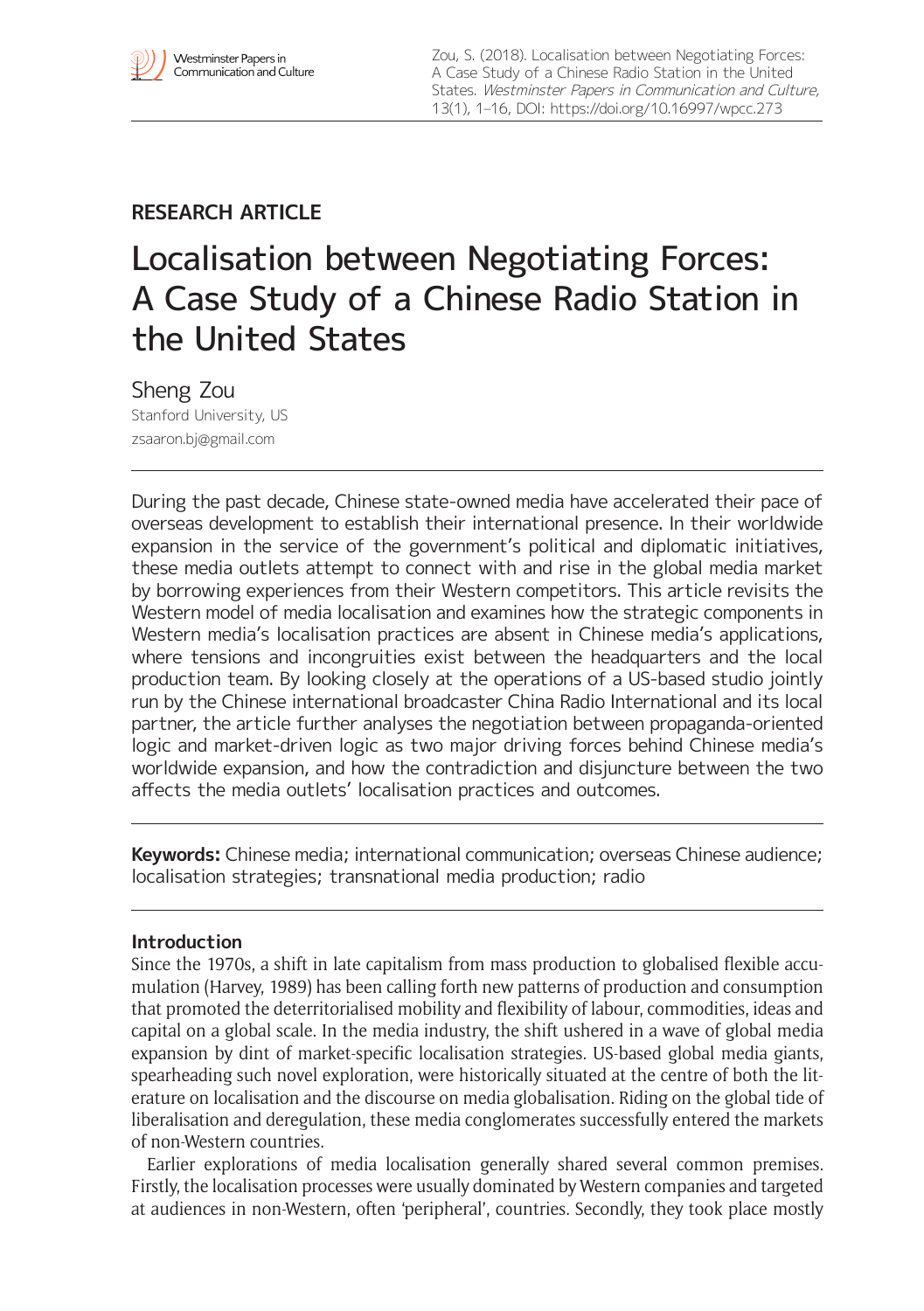in capitalist economies characterised by free markets; thus, media products from Western companies were subject to relatively few institutional barriers when entering new markets. Thirdly, the ideologies and values carried by the Western media giants were often considered appealing across the world, which facilitated local reception.

Unlike previous inquiries, this article concentrates on media localisation unfolding in the opposite direction, where a non-Western, non-commercial media outlet attempts to enter highly developed Western markets.

In recent years, the term localisation found its way into an increasing amount of literature on Chinese media's worldwide expansion (Sun, 2006; Hu & Guan, 2011; Liu, 2013). Localisation could be conceptualised as a phase of the globalisation process that is characterised by adaptation to diverse local conditions (Li & Cheong, 2017).

Modelled on Western media transnationals' strategies, Chinese media's localisation practices, nonetheless, are loaded with non-Western ideologies. As their operations extend into such developed countries as the United States, this non-Western contra-flow encounters a drastically different institutional environment, which gives rise to different dynamics of localisation. Although state-owned media's global expansion has received growing attention in China, a predominant portion of this research was conducted at the macro level, lacking empirical data and micro-level scrutiny of concrete localisation processes. Drawing on ethnographic observation and interviews, this article takes a closer look at the localisation practices of the giant Chinese state-owned broadcaster, China Radio International (CRI)*,* in the United States, revealing the distinctive characteristics of this unique localisation process.

# **Chinese media's ambitious 'going-out' project**

Emerging as the world's second largest economy, China has drastically altered its relationship to the Western status quo on different fronts (Straubhaar, 2010). In recent years, the discussion on enhancing soft power and cultural influence has gained much traction in China; and the 'media going out' project for state-owned media has continued to gather momentum. In 2009, the government decided to boost this initiative by announcing around \$6 billion in funding support (Hu and Ji 2012). This initiative aimed to 'counteract negative prejudices by amplifying China's voice overseas', and 'to promote China's own global media conglomerates to enable them to compete with their Western counterparts' (ibid, 33). The overseas development of Chinese state-owned media has deepened against the backdrop of commercialisation and market-driven reforms of media institutions, although such a transformation was predominately 'state-led' (Chan, 2003). On the one hand, state-owned media have been experimenting with corporatised commercial operations and borrowing experiences from Western transnational media giants. On the other hand, they are still subject to the salient ideological control and the dominant imperative of propaganda, with their efforts in international broadcasting subsidised to a considerable extent by the state.

In existing research on Chinese media's efforts in international communication, the emphasis – on the macro level – has been placed on the transformation and development of mainstream media against the backdrop of cultural system reform, digitization and marketisation, such as medias' embrace of new technologies and multimedia platforms, their adoption of industry-oriented operation and management, as well as their expansion in overseas markets (Hu & Guan, 2011). Major concerns include the number of languages broadcast, global coverage, the extent of content production, the number of employees and foreign franchises, the multiplicity of media platforms, and the models of market entry (Cheng & Wang, 2011; He, 2009; Hu & Guan, 2011). However, the growth of foreign franchises and international media coverage is an insufficient indicator of the quality of media operations; inadequate attention has been paid to market earnings and influence, reputation and reception. In other words, relatively scarce data existed to indicate the actual outcome and audience response.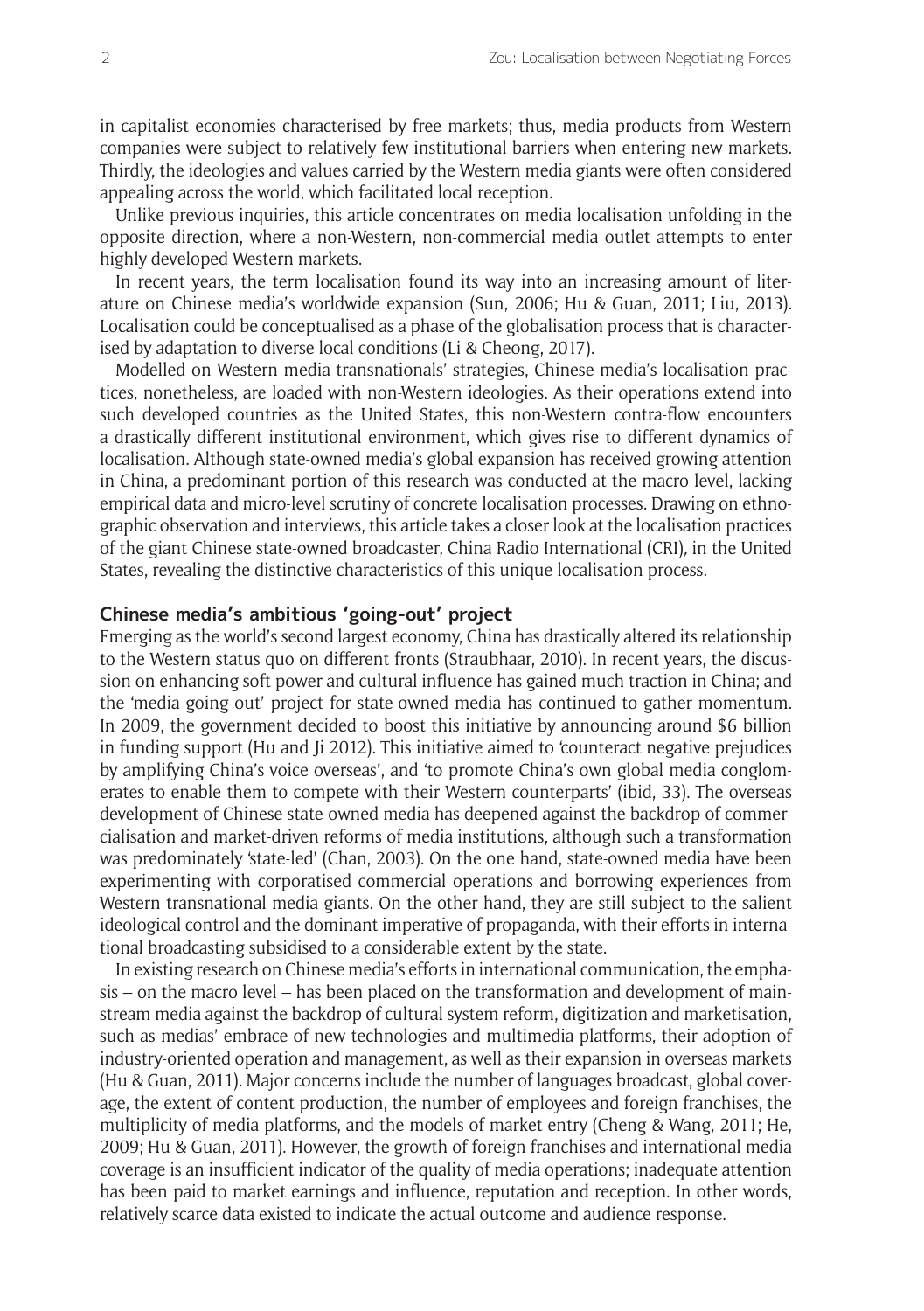On the micro-level, many researchers have examined the format, content and other dimensions of media products, raising issues that hinder effective intercultural communication, such as the use of non-native expressions, inaccurate translations and the propagandistic style of presentation (Ma, 2011). Programme format and content is believed to be vital to facilitating effective international communication by Chinese TV stations (Li, 2012). Another issue with the 'media going-out' initiative, as Xin (2010) observes, is the comparatively unattractive content produced on a daily basis. In general, Chinese state-owned media have been devoting enormous resources to the construction of facilities, channels and platforms, whereas less attention has been placed on the establishment of brand identities, credibility, reputation and influence.

Admittedly, there are challenges and barriers to the globalising endeavour of Chinese media, such as their relative weaknesses in media technology, their comparatively narrow media channels, the globally-established hegemony of Western languages and the view of Chinese media as a party mouthpiece promoted by the Western press (Sun, 2006; Sun, 2015). Some of these challenges, such as the technological/logistical ones, will be surmountable with more investment but more structural difficulties are harder to overcome. In addition to technological/logistical limitations and external structural constraints, this paper argues that the most immediate endogenous issues lie at tactical and ideological levels in relation to the question of localisation. As overseas audiences –including but not restricted to the Chinese diaspora – do not necessarily share the same preferences as domestic audiences in China, localising media production is of great significance for Chinese mainstream media.

It is instructive to compare Chinese media's localisation practices with those of the Western model to reveal challenges yet to be addressed. The intention of this comparison is by no means to suggest that the Western model is superior, rather that the Western model is one that fits in with those market rules underlying the localisation of global media. For Chinese media to compete in the global media market, mere corporatisation is not enough; strategic components need to be re-examined.

#### **Revisiting localisation of media production: A western model**

The dialectic of localisation and globalisation is best captured by the term 'glocalization', which speaks to the process through which globalisation is realised in concrete and particular local forms (Robertson, 1992). The localisation of media production, first explored by US-based media giants, exhibits several primary strategic characteristics.

First, localisation is predominately an audience-oriented post-Fordist operation aligned with neoliberalism and consumerism, aiming to meet the specific desires of discrete subsets of consumers. Nickelodeon, for instance, launched stand-alone national channels, such as Nick UK, Nick Australia and Nick New Zealand, with fully localised operations and productions to increase the relevance of its programming to local audiences (Chalaby, 2002). It also devised various ways to connect with young people locally, such as soliciting mail and artworks from the audience, establishing educational facilities for activities, hosting competitions and award shows, and launching country-specific or regional websites. (Lustyik, 2010). MTV constitutes another example that caters to local youth's needs for fashion and recreation. Its well-crafted localisation strategies, particularly in Asia and Latin America, were based on knowledge of the social, cultural and linguistic conditions that shaped local audience reception.

Secondly, sophisticated localisation strategies are often characterised by cultural hybridity (Canclini, 1995; Kraidy, 2005). Broad as it is, the term cultural hybridity is crucial to effective media localisation. Nowadays hybrid media products which serve to promote global media brands among the local audience are highly visible. The sophistication of localisation is often reflected in the mastery of adaptation and hybridization. One notable example is Star TV's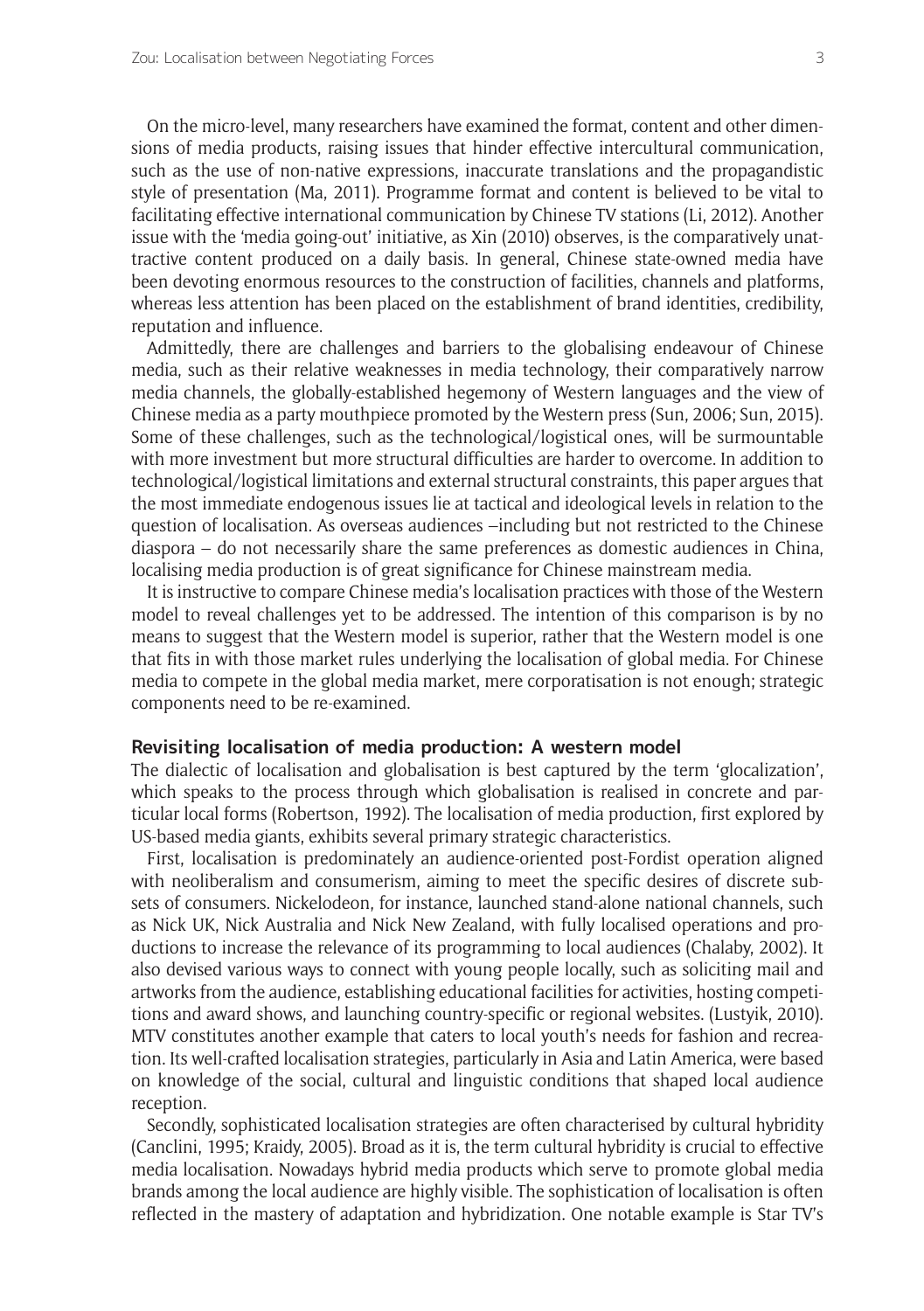far-reaching localisation in India, especially *Kaun Banega Crorepati*, the Indian adaptation of the show *Who Wants to be a Millionaire?* The show adeptly embeds traditional cultural elements within an international programme format, which reflects a balance between tradition and modernity while promoting such values as individualism, the open market and democracy (Mitra, 2012). Initially catering to the audience's needs through hybridization, adapted programmes gradually reshape the audience's preferences (Levitt, 1986; Fung, 2006). Hybridization is salient in various culturally specific adaptions of popular Western programme genres, such as singing competitions, reality shows, game shows and talk shows.

Thirdly, despite the decentralising trend of localisation practices through outsourcing and joint ventures, the unity and consistency of these global media brands often remain uncompromised. Localised versions often seek to retain coherence with the original version while enhancing the media brand directly or indirectly. MTV's global expansion has been secured, to a great extent, by effective management that understands its core branding values. The numerous localised channels under MTV are highly independent in hiring staff, producing programmes and hosting events. Nonetheless, through effective management, it has ensured that the local channels are loyal to the core brand image as a whole. In the numerous shows and galas it co-sponsors with local media partners, it makes sure that the planning of such events reflects MTV's distinct style and flavour (Fung, 2006). MTV's global brand identity is thus highly discernible in localised programming.

Last but not least, effective localisation also leads to standardisation of production norms and practices, which guarantees the consistent quality of localised programming. Although the 'creative aspects' of localised media production embrace the value of cultural diversity, local industrial practices increasingly converge with standardised global norms in planning, training, production, marketing and distribution (Pathania-Jain, 2006). For instance, to oversee licensing, the American media group Sesame Workshop, formerly the Children's Television Workshop (CTW), established an International Division that issued several licensing policies to ensure that foreign versions of 'Sesame Street' were commercial-free and of high quality. Furthermore, alterations to the series have to be approved and supervised by local educational experts working in concert with the Workshop (Moran, 2006). The Workshop also made sure that the local staff received proper training that familiarised them with production guidelines and objectives; it even participated in the hiring process of some senior staff members. These measures entail close connection and coordination between headquarters and the local production team.

# **Localisation practices of a Chinese state-owned radio**

The market-driven localisation practices of Western media giants promulgated Western modernity and compatible values worldwide whilst facilitating the convergence between local and global markets. However, less attention has been given to the emerging localisation operations of non-commercial and non-Western media outlets such as Chinese state-owned media. Closely influenced by government policies, their localisation was not set in motion by market forces. Gradually, this non-Western contra-flow has entered Western countries such as the United States. This article seeks to examine this localisation and capture its distinctive dynamics. Unlike previous Chinese research characterised by macro-level scrutiny, this article features a micro-level examination of the localisation operations of a Chinese state-owned international broadcaster – China Radio International (CRI) – in the United States. Much of the existing literature on the 'media going-out' project concentrates predominantly on Xinhua News Agency and CCTV, while this paper sheds light on the less-studied radio broadcaster. It attempts to examine how CRI's localisation has been carried out in the United States; how different driving forces, such as nation-states/governments and capital/market, interact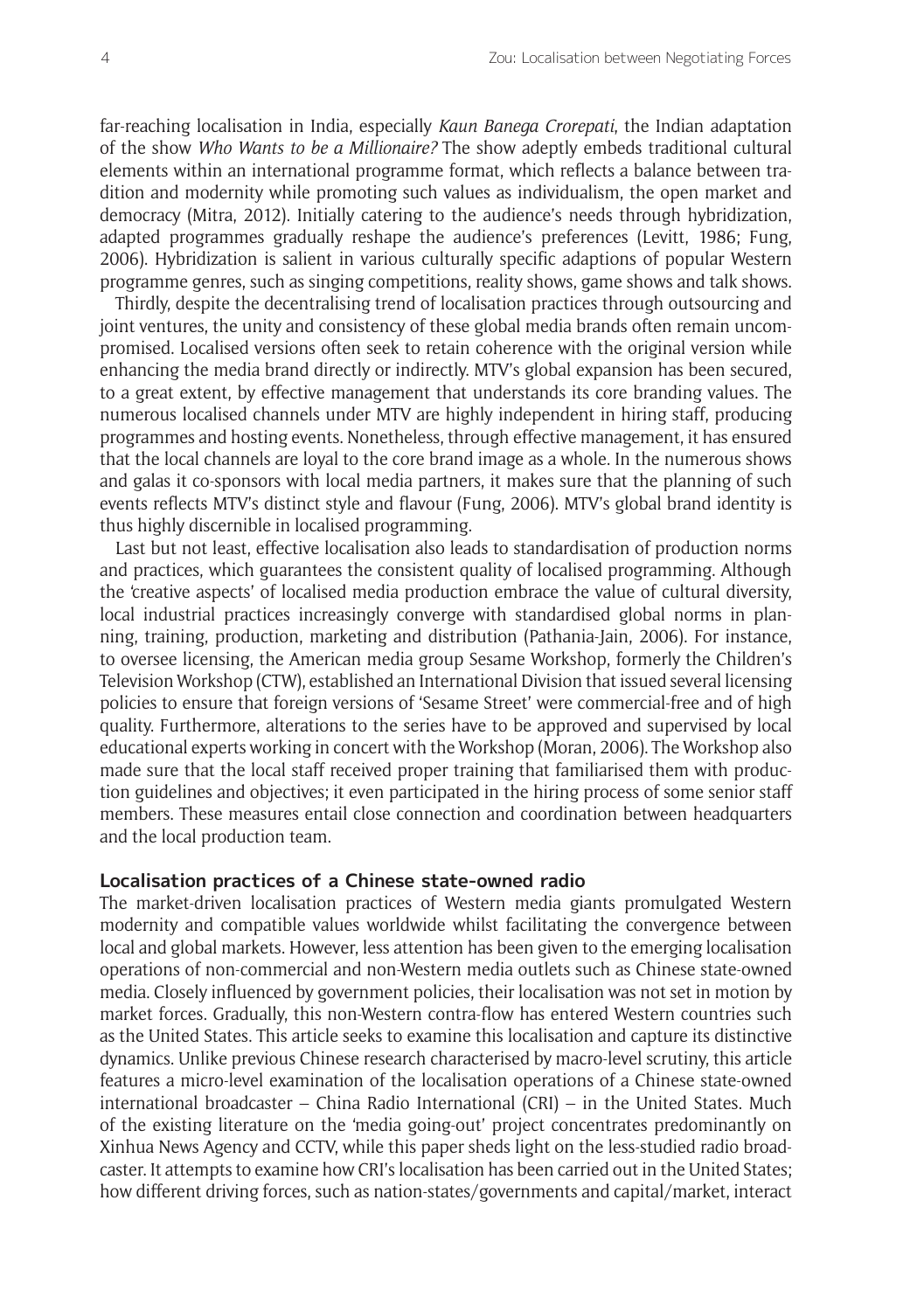with each other in this process; and how the interactions between such forces affect the outcome of its localisation practices.

Broadcasting internationally in dozens of languages and dialects, CRI has launched numerous overseas radio service branches, correspondent bureaux and regional stations. Since 2005, CRI has been actively seeking international development, which gained increasing momentum in recent years, especially after the implementation of the 'media going-out' project. As Sun (2015) observes, Chinese media, in their attempts at overseas expansion, often seek to rely on 'vehicles' that carry messages on their behalf. Sometimes, the vehicle is the international wing of state-owned or non-state owned Chinese media; at other times, it could be foreign media that cover China. In particular, Chinese-language media 'operated by and targeting diasporic Chinese communities outside China are regarded as a crucial intermediary and a key node in global communication' (ibid, 410). CRI's strategy of international development is generally in line with this observation. Initially, CRI purchased slots on foreign radio stations to air its own pre-packaged programmes. Then, it began to undertake localised media production in partnership with media companies overseas. In some regions, it leased entire radio frequencies or established branches occupying stand-alone frequencies. In this process, CRI sought friendly local resources and partners as 'vehicles' to deliver its message to an overseas audience.

As part of its location practices, CRI has a studio in the United States jointly run with a local Chinese-language media company, hereafter anonymously referred to as 'XYZ'. Staffed primarily by the employees of XYZ, the studio, with its distinct name and logo, houses a radio station and a TV station, which broadcast in Mandarin and target the Chinese diaspora in the United States. The studio occupies a separate production area within the local media company. A 2015 Reuters report marked the local partner station as one of the 'covert' stations which allegedly obscured CRI's involvement (Oing & Jiffman, 2015), although this allegation was denied by the local station and contested by Chinese media (*Global Times*, 2015). The ethnography for this research was conducted in 2012, prior to the release of the Reuters report; based on the participant observation that took place then, the collaboration was not hidden on either side, but publicly acknowledged. The staff at both CRI and XYZ openly talked about their collaboration and their joint studio. Although no advance agreement about anonymity was made with the local station, due to the sensitive nature of the aforementioned report, the researcher had decided to anonymise the local station for its own protection.

Participant observation conducted in 2012 at XYZ lasted three months. It enabled the researcher to witness first hand and understand in detail how media production unfolded at the studio, including how news articles were written and programmes made; how media staff carried out their work; how XYZ managed the studio and other operations; and how it cooperated with CRI. The researcher also came into regular contact with about ten staff members and acquired knowledge about media production processes. More broadly, the researcher gained exposure to the ethnic media landscape in the local community, which helped to make sense of the ways in which the studio functioned. To complement this ethnographic fieldwork, in-depth interviews were conducted at various research venues. The principal interviewees were the division directors and staff at CRI headquarters in China (anonymously named as A, B and C), and staff at the US-based studio (anonymously named as D, E and F).

# **Localisation in practice: Four critical gaps**

As discussed above, sophisticated localisation often comprises of four significant strategic components – engagement with audiences, hybridization of global and local elements, the unity of brand identity, and consistency in production quality. In CRI's efforts to localise in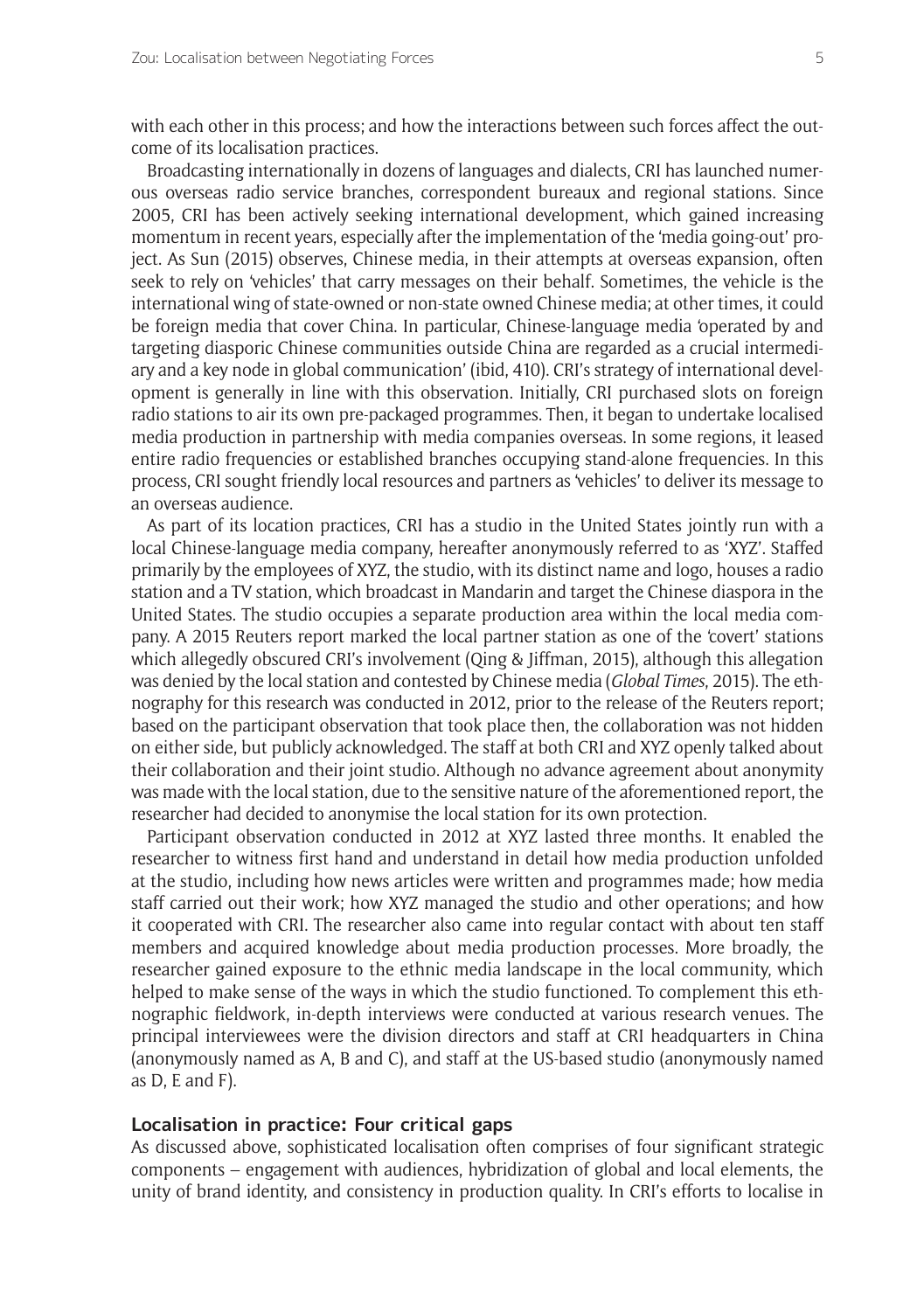the United States, however, these strategic components were largely missing. Based on results from this study, its localisation practices were marked instead by tension and incongruity between headquarters and the local production team. The following discussion identifies four major aspects of this tension and incongruity.

# **Weak awareness of the overseas audience**

The overseas audience for Chinese media, as Wu (2001) summarises, primarily consists of three categories – namely, the native audience of the 'mainstream society', which speaks a foreign language; overseas Chinese immigrants whose native language is Chinese; and Chinese expats such as representatives of the Chinese government and employees of Chinese businesses and organisations. The attempt to meet the demands of each of these disparate audiences is admittedly a daunting task.

CRI's localised radio station aired Mandarin Chinese programmes that were produced in China as well as in the local community, offering news information on both fronts. In addition to current events, the programming also included commentary, music and entertainment programmes and talk shows. However, due to inadequate awareness of the overseas audience's preferences, CRI was unable to tailor its programming to meet its overseas audience's needs. Specifically, rather than customise its domestic programming for any particular market, CRI headquarters produced one set of programmes to be broadcast in different countries. According to a division director (Interviewee C) at headquarters in Beijing, CRI domestically produced and selectively broadcast about a dozen Chinese language programmes – contingent upon the available time slots – in different major cities around the world. Moreover, the domestic production team based the programming on little more than speculation about the overseas audience's preferences, as CRI had not established a comprehensive mechanism through which to interact with and collect feedback from the overseas audiences, especially in developed countries such as the United States.

According to the division director (Interviewee C), CRI headquarters increasingly expected the local production team to deliver programmes that were more localised. However, the local production team was subject to numerous constraints which impeded its ability to meet audience expectations.

Firstly, it was relatively difficult for the local production team to keep track of its audience's reception preferences. Due to the fact that ethnic radio stations are mostly local and smallscale, it is not easy to obtain accurate ratings data for many of them (Matsaganis, Katz, & Ball-Rokeach, 2010). For many ethnic media outlets, a thorough measurement and analysis of their audiences tends to be cost-prohibitive. Furthermore, in terms of attracting advertisers, it is not helpful if ratings yielded by such analyses turn out to be low. According to the staff of XYZ, they had yet to obtain measurements of the listenership from major ratings companies, but the listenership was probably limited because of weak radio transmission as well as the radio station's relatively low coverage rate (Interviewee E). Furthermore, there were often few participating callers during some of the programmes' call-in sessions (Interviewee D).

Secondly, programming failed to meet the particular needs of the audience adequately, in terms of the kind of information that the audience needed or wanted to hear. Although the local production team received emails and calls from the audience, such feedback was not carefully scrutinised, and the team made few, if any, adjustments based upon it (Interviewee F). Localised media production was also characterised by a lack of proper planning and preparation. For instance, the media content was mostly aggregated from news websites and edited by staff members based on their personal choices and the availability of online resources.

Thirdly, as CRI's joint venture, the studio was subject to tacit (self-) censorship, although such censorship was not as explicitly conducted as that at its headquarters. A staff member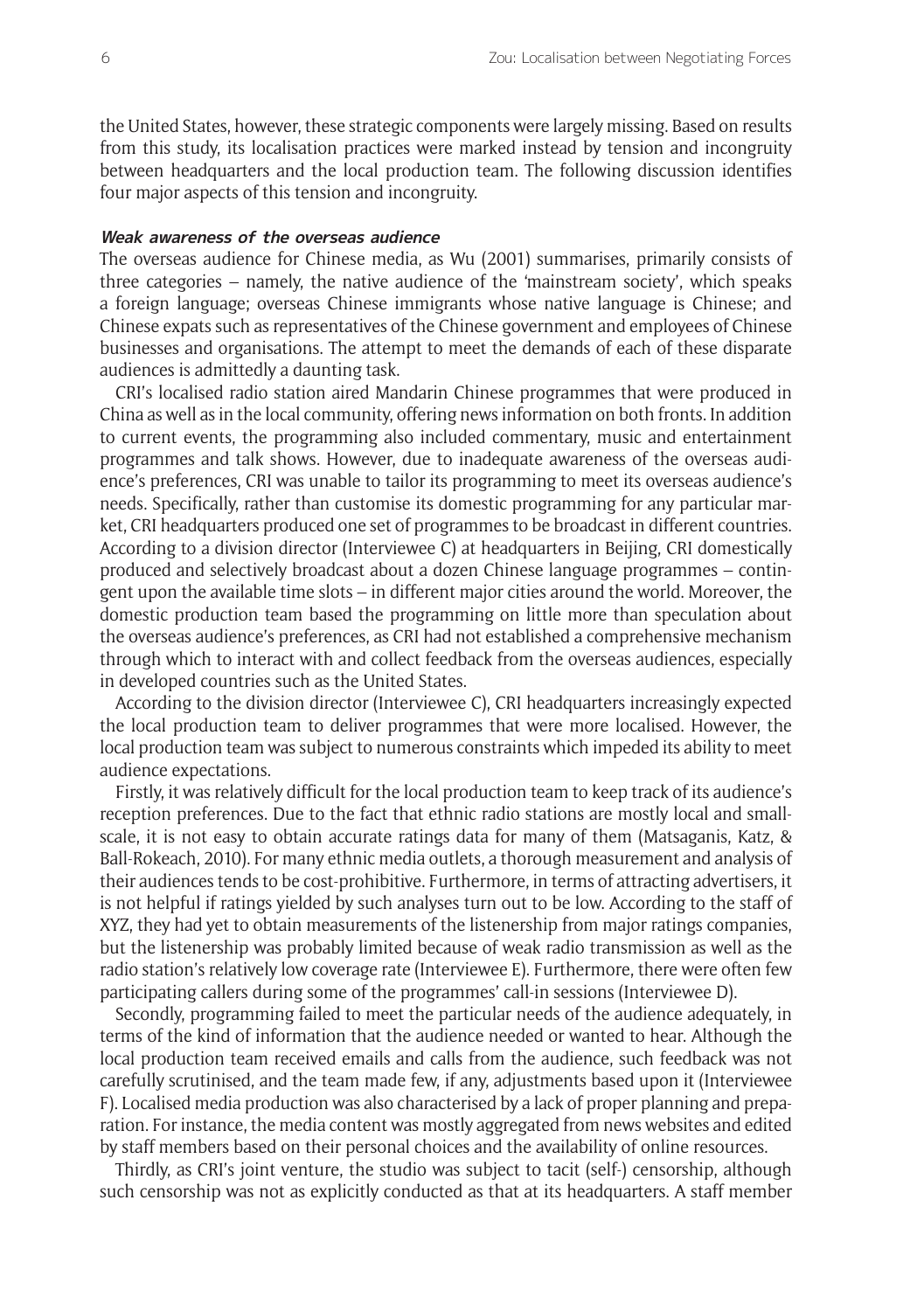at headquarters said the domestic team received regular instructions and guidelines regarding what to report, and how to report it. Headquarters likely communicated this general principle – censorship of both style and content – to its partner station in implicit as well as explicit ways. In interviews, staff members in the US-based studio claimed to be aware of such self-censorship. Hard news and commentary programmes were produced almost entirely by staff members who were immigrants from the Chinese mainland. Most of the news content focused on the coverage of the mainland and was often selected from mainstream Chinese news sources, mostly state-owned media. Moreover, staff members understood that they were to avoid sensitive words or topics such as homosexuality and prostitution in the selection of news materials.

Self-censorship sometimes constrained the diversity and professionalism of the programming. Inattention to the local context limited the studio's ability to satisfy the local audience's need for professional, open and relatively objective news. Moreover, the programme's content, format and style were not tailored to the particular character of the diaspora community.

#### **Disjuncture in production standards**

There were notable differences between CRI headquarters and the local production team in terms of their organisational structure, staff composition and media production techniques, and these differences led to marked discrepancies in the quality of the programming that each outlet produced.

Generally, CRI's domestic production team was more organised; the domestic production team was characterised by clearly delineated job responsibilities and a professionally orchestrated media production system. CRI headquarters featured a media production team that was exclusively engaged in producing Chinese-language programmes for overseas Chinese audiences. Based on different responsibilities and specialisations, the team was further divided into groups that oversaw different programmes. Each programme was supervised by a producer and supported by a team of reporters and editors. Topics and outlines took shape in consultation with producers, editors and reporters; the producers also reviewed and revised the finished scripts and reports, and held regular meetings in which they discussed story ideas (Interviewee B).

At headquarters, professional media production routines, multi-level reviewing processes and a robust tech support team helped to ensure the quality of audio recording, editing and broadcasting. Moreover, the headquarters surpassed the local production team in staff development, its staff comprising of college graduates who had majored in relevant fields and professionals with substantial work experience. As a result, the domestic (Beijing) team produced substantially more original news stories than the local production team.

In connection with its efforts to localise in the United States, CRI headquarters adopted a highly decentralised management model that assigned a high level of autonomy to the local production team managed by XYZ. As another division director (Interviewee B) from headquarters noted, the local production team was not subject to domestic standards of news production and organisational management. These 'double standards' reduced the headquarters' connection with and control over the local production team, in ways that had a pronounced effect on production quality.

By the time the participant observation was conducted, CRI headquarters had dispatched only two administrative staff members to their studio, and neither of these staff members was directly involved in localised media production. Almost all of the staff responsible for localised media production came from XYZ; the local team usually produced its own programmes independently of the domestic team.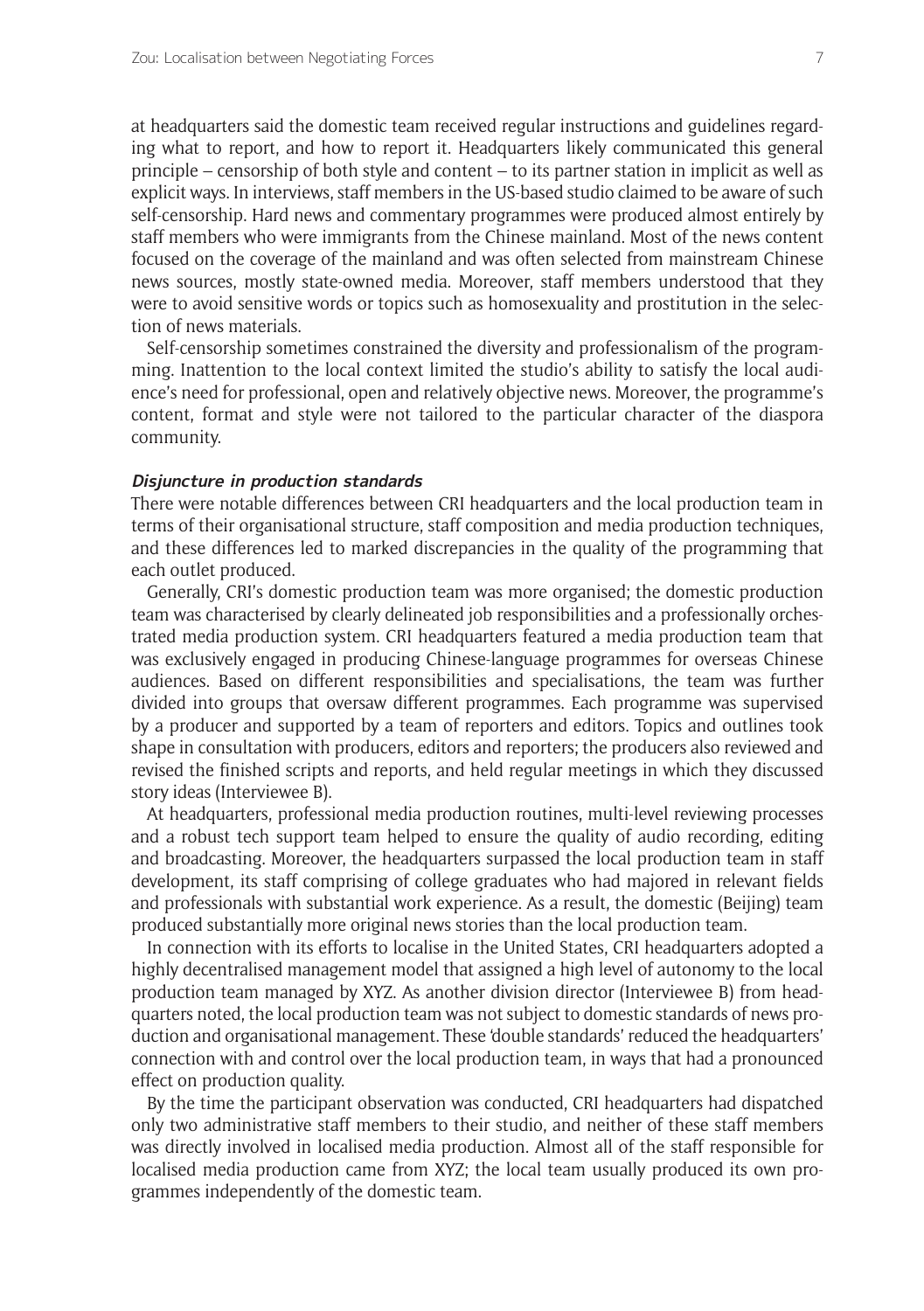Like most local ethnic media organisations, however, XYZ was understaffed. XYZ managed multiple media platforms, including radio stations, a magazine, a newspaper and a TV station. But its small teams – about a dozen employees worked in news production, for example – usually had to support more than one platform, and thus, inevitably, took on an excessive workload. This phenomenon has been widely observed in ethnic media organisations, in which staff are obliged to work long hours for relatively low salaries (Browne, 2005). On the one hand, ethnic media is not a popular career choice, and this can make hiring difficult. On the other hand, as economic enterprises, ethnic media have to consider the costs and benefits of their operations. In short, staff members in the studio were often under tremendous pressure, and they were obliged to handle multiple tasks and play several roles, 'Many hosts manage to record programmes for several hours a day. They are sometimes also required to write articles or to complete other tasks, so basically they don't have much time to prepare for the programming. As a result, the quality of broadcasting could be affected' (Interviewee D). However, quality issues often received insufficient attention due to a general lack of producers, reviewers or supervisors at multiple levels who could have provided oversight and feedback.

Not only was the staff obliged to deal with a heavy workload, but many of them also lacked professional training or experience in media production compared with their counterparts at headquarters. As Matsaganis, Katz and Ball-Rokeach (2010) observe, staff in ethnic media usually come from various backgrounds and bring to their jobs different motivations, inclinations and sensibilities. Some end up in ethnic media because they find it difficult to acquire the skills necessary for other jobs, or because they find that there is little demand for the skills they possess in the job market of their settlement country. Zhou, Chen and Cai (2006) note that the staff's lack of professionalism affects their ability to do the job, and as a result, news reporting, translation and localised production can suffer.

Observations of XYZ generally confirmed these findings about ethnic media organisations. As a result of such constraints, the studio's news production team relied heavily upon secondary resources, and it often conducted its duties in a hasty and unprofessional manner.

In the name of efficiency, the editors were not allowed much time to glean valuable news from the available pool of information. Nor did they have time to edit such information carefully. Moreover, the materials were usually prepared and submitted by editors one or two days prior to broadcast. The timeliness of the news broadcasting was thus not guaranteed.

Further, the original news reporting was under-produced at the local level, with the local staff acting more as editors and hosts than as reporters. Interviews, if needed, were usually coordinated by two senior staff members:

More often than not, they may recruit interviewees through interpersonal connections. For instance, they may invite some acquaintances they occasionally meet to be guests on the shows. The interview arrangement is often contingent on the availability of the accessible interviewees. (Interviewee D)

This observation reflects the difficulty that ethnic media staff members then faced in attempting to gain access to first-hand news sources; they had a significantly harder time than their counterparts in mainstream media. This difficulty further restricted the scope of news production, which in turn reinforced the team's reliance on secondary sources.

# **Disparity in goal orientation**

The earlier localisation practices of US-based media conglomerates took advantage of a global wave of liberalisation and deregulation. When entering the overseas market, they not only facilitated the convergence of local and the global markets, but also provided local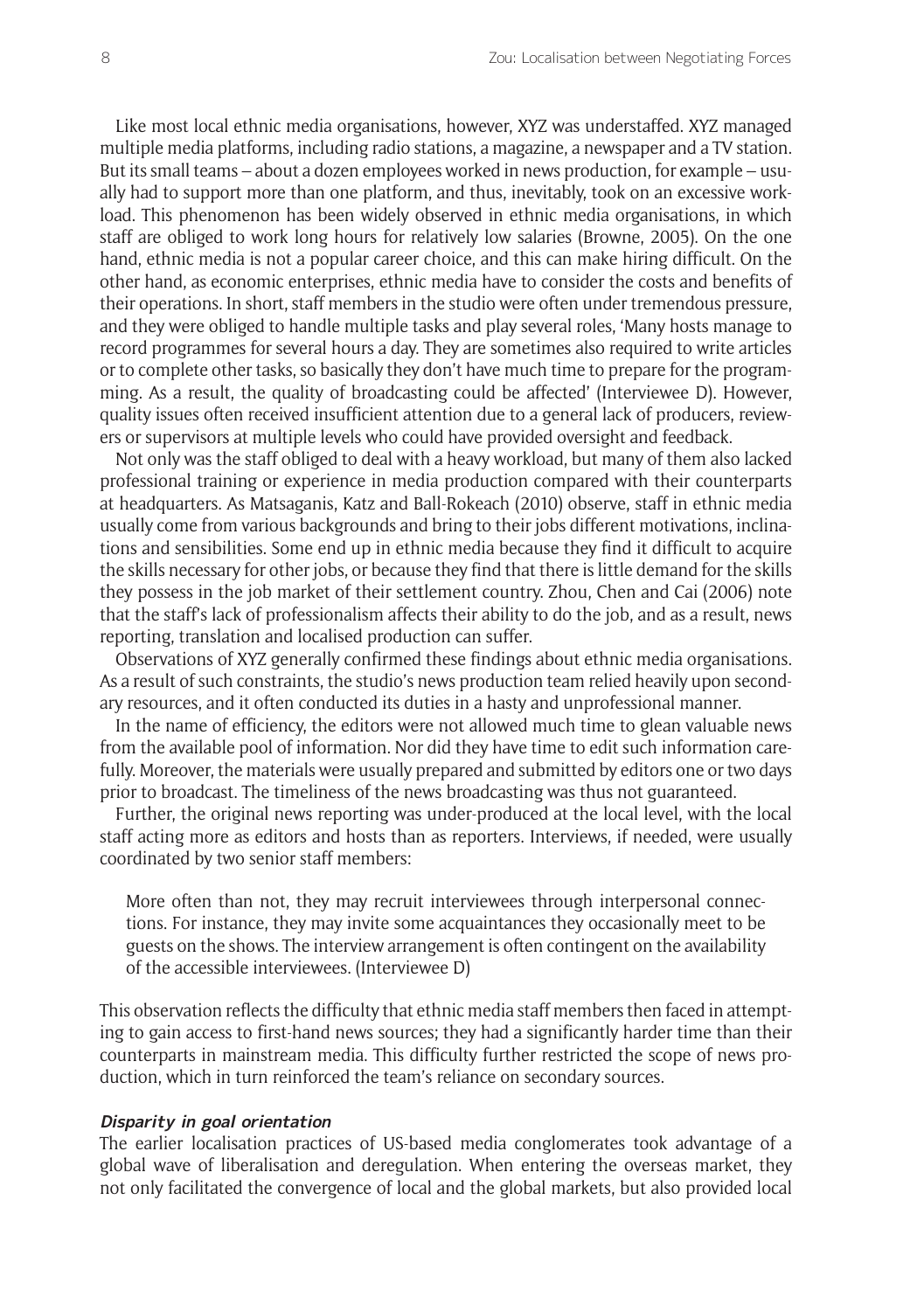production teams with standardised norms and guidelines governing localisation operations. Local production teams thus remained consistent with the headquarters in their goals, values, agenda and mode of operation. However, due to the differences between the respective systems in which CRI and XYZ operated, the two media organisations diverged in their goals and demands.

As a state-owned media outlet whose international broadcasting is heavily subsidised, CRI's goal is to serve the state's project of soft power construction and public diplomacy. As a public radio station, its chief emphasis is not on economic returns from overseas markets, and its radio service for overseas audiences is generally less lucrative and less commercialised. As a staff member pointed out, the non-profit mode of operation might render the radio station less sensitive to the actual outcome of its broadcasting, 'Though the programmes are broadcast overseas through local channels, we don't know how they are received. Besides, the programming seems to lack a specific focus, as it is very diverse in scope, even including a programme that teaches Mandarin Chinese' (Interviewee A).

Compared to CRI, local partners such as XYZ are usually market players with highly commercial operations. As an economic enterprise, XYZ is obliged to focus intensely upon profit acquisition to ensure its survival in the face of often fierce market competition.

In an increasingly competitive ethnic media landscape, one key challenge that local Chinese-language media outlets face is the difficulty of maintaining a balance between professional standards and commercial demands. Advertising typically constitutes a major source of revenue for ethnic media outlets. As the circulation of ethnic media products is generally limited, with many sold or promoted at low prices, if not free of charge, revenue from news production is seldom lucrative. Thus, ethnic media outlets might be compelled to shift attention away from their audience and toward advertisers.

In addition to regular advertising, another common profit-seeking operation is the hosting of commercial events. Almost all Chinese-language media outlets, including the most popular and influential, regularly host a myriad of events, ranging from concerts and competitions to street fairs and exhibitions. Through such activities, media outlets seek to derive revenue from ticket sales or booth rentals. The events that XYZ hosted annually included street fairs, cultural activities and festival celebrations. Though such events may well have proven commercially beneficial to XYZ, they can also exert a profound effect upon its news production. Many of the media production staff were required to organise such events – from sending invitations and making promo videos to receiving guests and hosting the event. During particularly large events, only a handful of staff members remained in the newsrooms. Furthermore, promotional videos and advertisements for such events on the radio channel occupied slots that could otherwise have been devoted to regular programming. Reporters were also sent to cover and promote such activities, sometimes at the risk of neglecting or overshadowing other important news events. This initiative undermined the quality of news production, as news values gave way to commercial incentives.

In addition to emphasis on advertising and commercial events, XYZ also valued its relationship with business partners, such as CRI, that provided support for its operations. According to the studio staff, as XYZ's cooperation with CRI deepened, the financial underpinning it gained increased; after the launch of the studio, the partnership gained in strength, with CRI pledging to continue funding the localised media operation. To maintain this partnership, XYZ was obliged to coordinate with and cater to the demands of CRI and its preferred angle of news reporting. In general, XYZ prioritised the hosting of commercial events and the maintaining of cooperative relationships with media partners, because these constituted vital sources of revenue.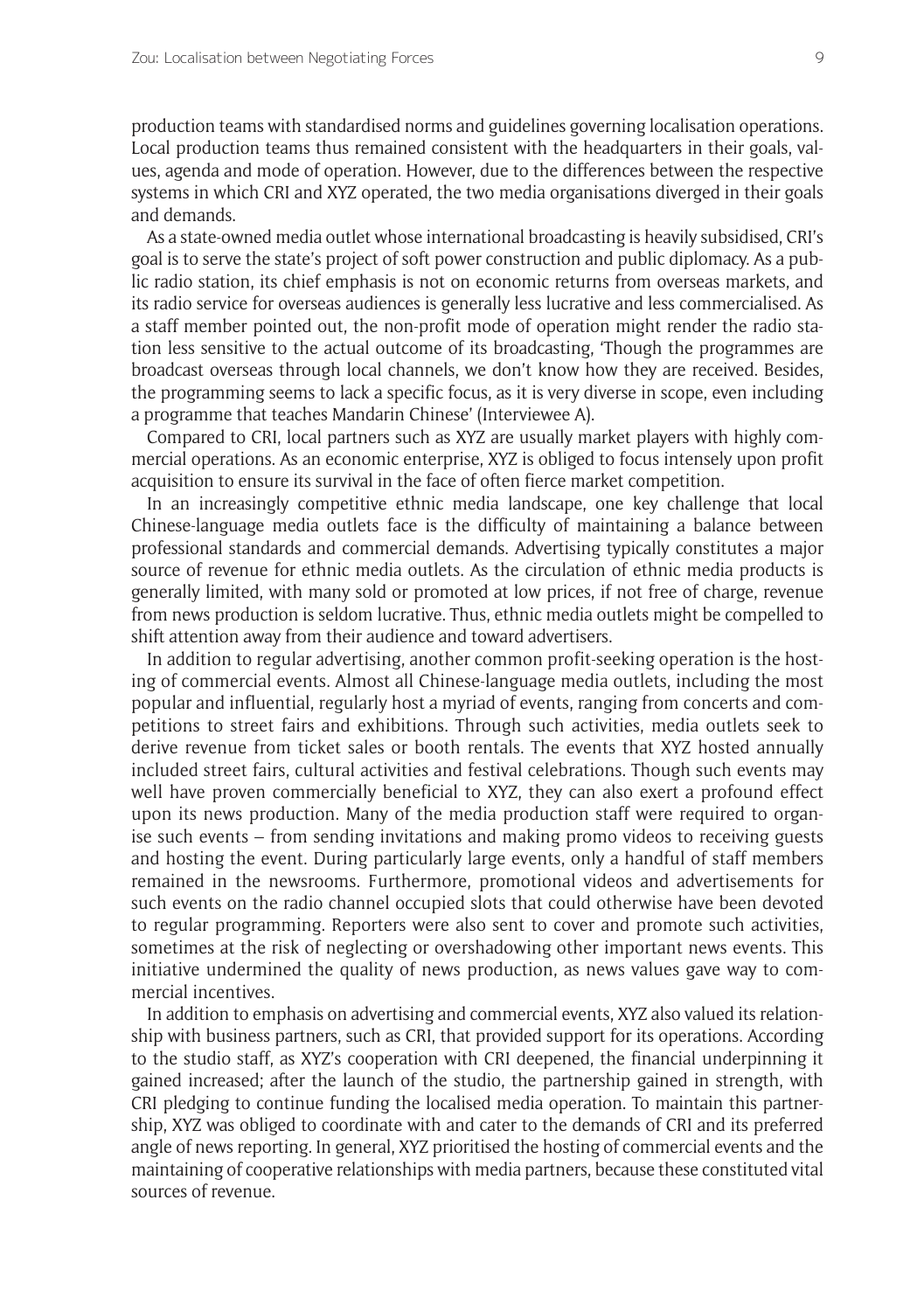## **Inconsistency in brand identities**

When applying localisation strategies in overseas markets Western media conglomerates much emphasise the importance of both managing local production and adapting media content to better suit local markets, whilst ensuring that their core brand identity and values remain uncompromised.

However, in this case, the consistency of the brand identity was not reflected in the localised media production. The studio had its distinct name and logo, without any obvious connection to CRI's brand identity. Due to the headquarters' lack of direct participation in the localisation practices, many staff members in the studio were unfamiliar with CRI's style of programming. The hybridied approach to media production was absent and notable disparities existed between domestically produced programmes and localised ones.

Firstly, as a public radio station, CRI has to limit the extent of commercials in its programming. In comparison, the local radio station is a highly commercial operation. Commercials and promos were frequent between programmes. Moreover, the domestically produced and the localised programmes were characterised by obvious differences in their angles, concerns and choices of topics. Moreover, the hosts' style and use of language were also markedly different. The hosts of domestic programmes were generally more professionally trained, but the way they talked to the audience sounded relatively formal and rigid. In the localised programmes, the hosts' style of expression better aligned with the preferences of the local audience; however, the localised programmes often appeared to be less organised. These two sets of programmes were both aired on the same channel, without any transition or linkage. In general, the studio did not establish a coherent and recognisable brand in the overseas market. This lack of connection between CRI and the local studio respecting its brand image might have been intentional, if the aim was to influence an audience in a subtle and non-obtrusive way so as not to emphasise CRI's identity as a state-owned broadcaster. Nonetheless, to attain sophisticated localisation may require the broadcaster to construct a coherent, hybrid and new brand identity rather than juxtaposing two inconsistent brand images.

## **Negotiating forces, divergent logics**

According to Chalaby (2005), international communication has undergone three stages of development: internationalisation, globalisation and transnationalisation. Lu and Shi (2013) argue that the three corresponding driving forces in these stages are, respectively, nationstate/government, capital/market and citizens/individuals. A sender-receiver relation gradually shifted from a sender-centric paradigm to a receiver-oriented one. Cultural globalisation and hybridity have gradually replaced cultural imperialism as a primary conceptual framework. Despite the diachronic development of international communication paradigms, these three driving forces co-exist and negotiate with one another, and this has profound implications for actors in international communication processes.

In the case study above, the nation-state/government – which motivates CRI – and the capital/market – which motivates XYZ – constitute the two dominant forces within the localisation process. These two forces negotiate and interact with two corresponding logics – namely, propaganda logic and market logic – and in so doing give rise to tension and disjuncture in localisation operations. Zhao (1998) analyses the development of Chinese domestic media as a dichotomy between political and economic imperatives, in which media operate between these two forces and strive to maintain a delicate balance. I argue that the tension between these two imperatives also plays out in the global expansion of Chinese media.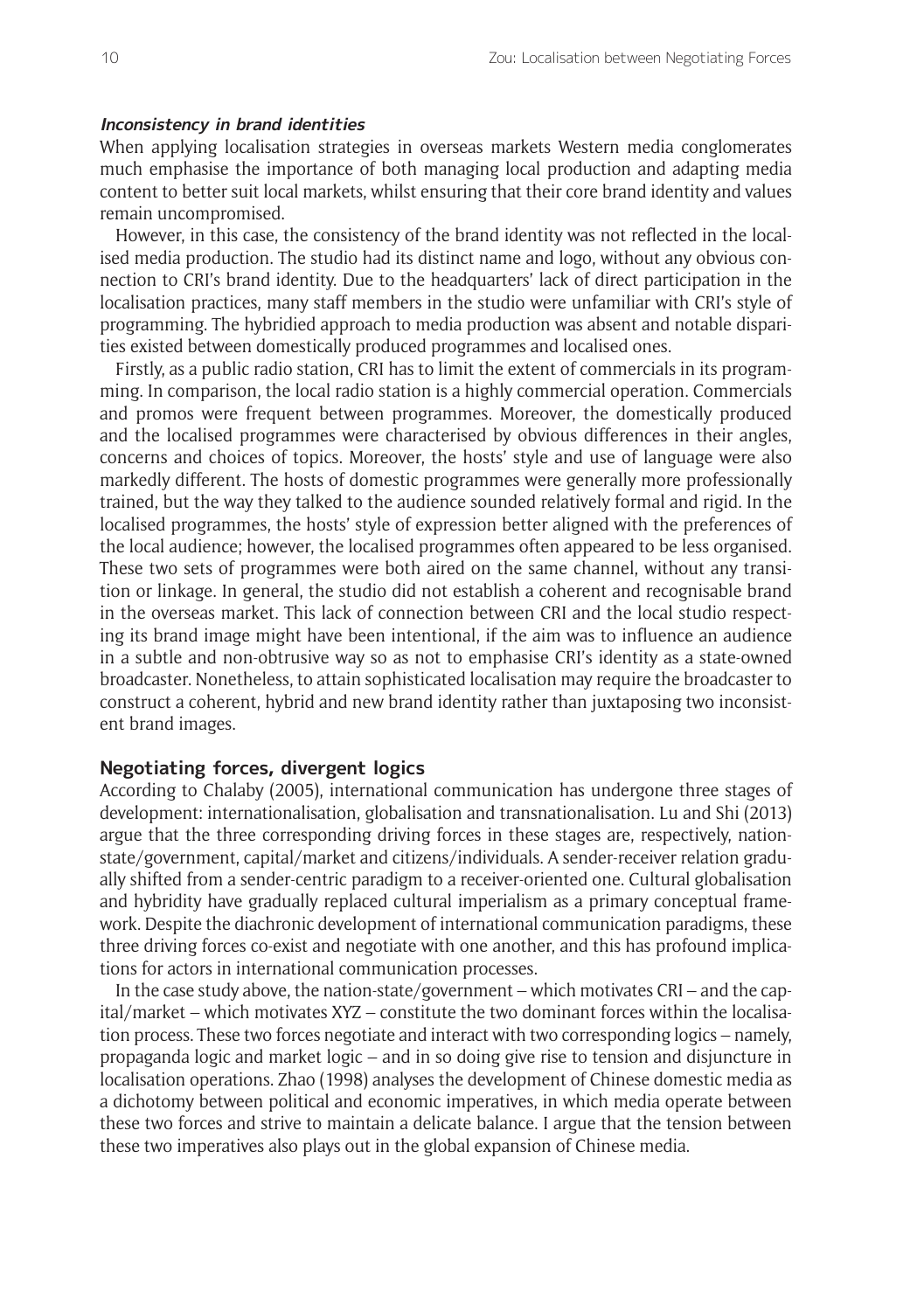# **Two divergent logics and their characteristics**

With nation-states/governments as major actors, international communication often carries political meanings, whether overt or covert. In early theoretical accounts of international communication, propaganda logic is especially prevalent, and it is a paradigm that is characterised by ideological struggles, nationalism and media imperialism (Lu & Shi, 2013).

Although the term 'propaganda' has negative connotations in the West, this is not necessarily the case in China. When it comes to the 'media going-out' project, the logic of propaganda serves as a major driving force, and it comes with its own advantages. Firstly, because it has the support of the government, it ensures ample funding and resources that are beneficial to media production. This support, in turn, guarantees that the media operations continue to be in accord with the state's goal of soft power construction. Secondly, propaganda logic places relatively more emphasis on public interest, social responsibility and the promotion of public virtues. Programming under such logic usually has significant educational value, which is absent in many of its commercial counterparts.

However, this logic also brings with it a number of disadvantages. For one, programming governed by propaganda logic follows a hierarchical one-way communication model that is sender-centric and prioritises political demands. It inevitably entails some degree of censorship. For another, bureaucratic and hierarchical management structure renders the media less responsive to an audience's demands. The administrative hierarchy also hinders communication between different units of media production, thereby greatly reducing the synergy between them.

Unlike propaganda logic, market logic is predicated upon capital flows and the optimal allocation of resources. An exemplary case involves Western media giants' localisation in overseas markets against the backdrop of liberalisation and deregulation. Western transnational corporations, mainly driven by commercial rather than political imperatives, began in the 1980s to play a more significant role in international communication. Along with deepening globalisation and the widespread application of satellite and digital technologies, free flows of capital contributed substantially to the development of the global media landscape. This market logic attaches more importance to financial returns than it does to political gains, and, in indirect ways, it promotes the values of neoliberalism and consumerism.

Market logic has some noteworthy merits. First, market logic-oriented media outlets are more responsive to the audience's needs. Secondly, under market logic, news reporting is both timely and relatively pluralistic. Thirdly, in terms of management and operations, market logic requires media outlets to flatten organisational structures in order to maximise efficiency. It also pushes the media into establishing an appealing brand image.

However, market logic also has several major weaknesses. On the one hand, it reduces the audience to a set of exploitable consumers, and it is often indifferent to the public interest. In extreme cases, media outlets may abandon professional standards, value judgements and social responsibility in the effort to maximise profits, and this, in turn, can lead to the erosion of their credibility. On the other hand, based on cost-benefit calculations, media outlets may pay disproportionate attention to financial gains from revenue-generating activities, and this can divert resources away from media production and, in turn, negatively affect its quality.

Propaganda logic and market logic – driven by nation-states/governments and market/capital, respectively – present distinct sets of imperatives, and these lead to several tensions when the two logics come into conflict. The contradiction and disjuncture between them are evident in the case under examination.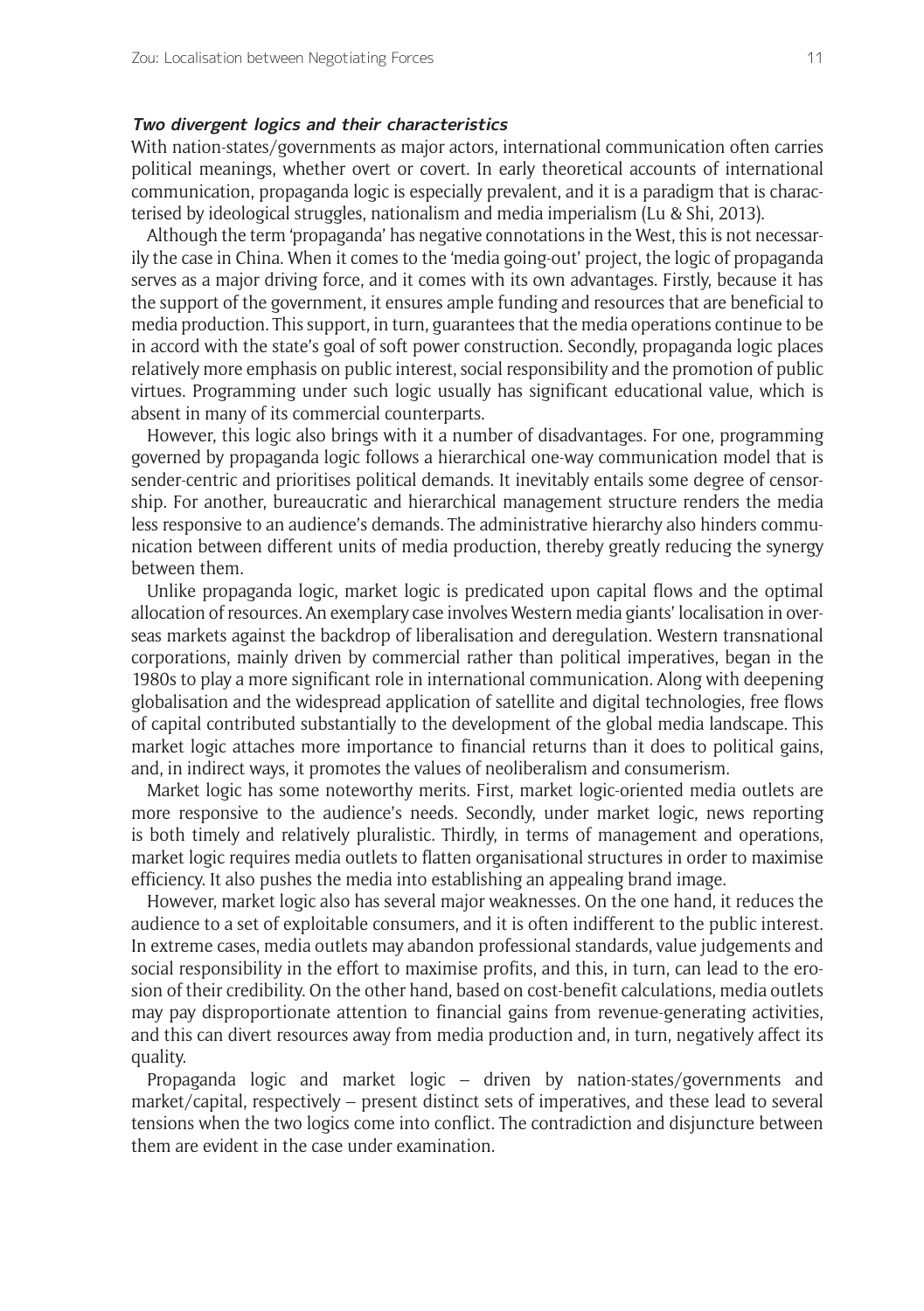### **Interaction and negotiation between the two logics**

One key localisation strategy that CRI adopts is to cooperate with overseas Chinese-language media to construct platforms for the airing of both domestically produced and localised programmes. However, due to the divergence between ownership and institutional environment, CRI and its local partners in overseas markets, such as XYZ, are driven by different modes of management and by divergent operational logics. In the case of CRI's US-based studio, propaganda logic and market logic intersected, enhancing and constraining each other in myriad ways.

Firstly, in the negotiation between the two logics, the audience only played a negligible part, and the gap between media production and audience expectation widened. As mentioned above, proximity to the audience constitutes one of the most salient advantages of market logic; however, these advantages were compromised by propaganda logic in the case under discussion. When CRI headquarters pumped adequate funding into the studio's regular operations, there was less pressure on the local production team to compete with other media outlets for ratings. In other words, the studio's reliance upon its audience decreased, and so, correspondingly, did its attention to its audience.

Furthermore, the local production team was subject to self-censorship so that it did not go against CRI's editorial principles. Self-censorship propelled the team from balanced reporting toward ideologically slanted news coverage, and this affected the objectivity as well as the diversity of the content. Market logic's advantage in encouraging pluralistic news content was thus constrained by propaganda logic that entailed media censorship and prioritization of the sender's demand. Propaganda logic was even more dominant in domestically produced programmes broadcast to the local audience in the United States. The selection of news material was almost uniformly determined by considerations of a political nature, as well as by the extent to which they advanced the Chinese government's propaganda campaign. The communication process was thus linear and hierarchical, in which the sender imposed its values upon a local audience whose preferences might have differed from those of the sender.

Secondly, when the two logics either reinforced, or came into conflict with, each other, it generated a tension that often jeopardised the synergy between headquarters and the local production team – particularly in terms of production quality. On the one hand, in order to secure financial support, the local production team was cautious in managing its relationship with headquarters. When reporting to headquarters as a subordinate franchise, it often highlighted its achievements and played down the problems it faced – an instance of profit-driven market logic seeking to satisfy bureaucratic propaganda logic. In a hierarchical, bureaucratic structure, this could undermine the efficacy of communication between headquarters and the local production team. On the other hand, the headquarters adopted a 'double standard' for local production. The double standard, or the phrase *nei wai you bie* – translated by Brady (2003, 14) as 'treat insiders and outsiders differently' – is often invoked as a principle in international broadcasting by Chinese media outlets (Lian, 2016). It refers to the idea that domestic communication and international communication should be managed differently. Central to this idea is the attempt of media outlets to tailor their content to their target audience's reception habits. However, this idea was misconceived and misused in the case under discussion, because it led not to the adaptation of the programming to the needs of the local audience, but to relaxed quality control at the local level. Due to a misused double standard in media production, the advantage of propaganda logic in concentrating resources to ensure quality programming was absent at the local level. The norms and standards that the local production team followed thus failed to match those maintained by the headquarters, and this further widened the quality gap between domestic and localised programming.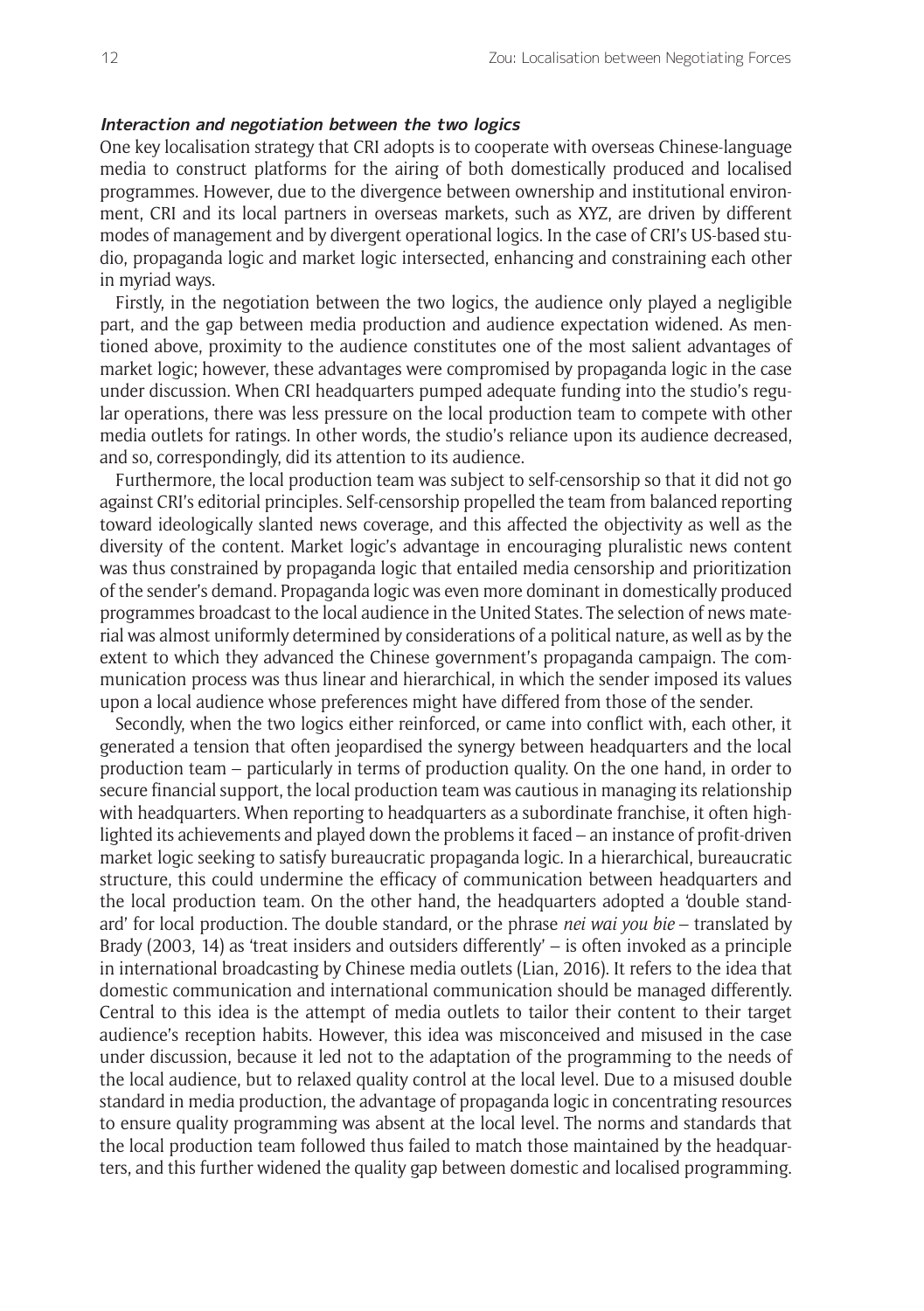The market logic's weakness in focusing excessively upon financial gains was manifest in XYZ's operations, and the cost-benefit calculations shifted the media company's attention away from media production toward commercial activities, thus affecting the quality of the localised programming.

Thirdly, because they followed two divergent logics, headquarters and the local production team prioritised different goals. As a Chinese state-owned media outlet, CRI's goal is to promote the state's image and influence abroad. However, for its local partner XYZ, the primary goal is to seek profits in order to survive in a highly competitive market environment. XYZ's dual identity, both as CRI's partner and as a local ethnic media outlet, enables it to seek funding and support from various sources. As mentioned above, market logic pushed media organisations towards more lucrative business operations, thus diminishing media production resources in order to increase their financial gains. The significance of advertising, commercial events and public relations outweighed the importance of the local audience. Such phenomena were attributable to structural factors innate to the ethnic enclave economy (Zhou, Chen & Cai, 2006). Moreover, the weakness of propaganda logic in neglecting the economic outcomes of localisation further estranged headquarters from the local production team.

Lastly but not least, the two negotiating logics and the tensions between them gave rise to the disjunction and incongruity between the brand identities of CRI and the local studio. Their respective sets of programmes, lacking intrinsic unity and conveying different messages to the audience, did not make for a coherent package. As mentioned above, the domestic and the local teams differed greatly in production standards, staff composition and goal orientation, all of which led to a sharp distinction between their respective programming in terms of their content, quality and style. For instance, the domestic team followed a relatively professional media production routine, but the style of their programmes was less responsive to the audience's preferences; the local production team was closer to the audience, but their neglect of professionalism failed to meet the audience's expectations of quality. The dual-track programming reveals that CRI has yet to master the strategy of hybridization, an approach that is adeptly employed by established transnational media companies. It also points to CRI's lack of attention to the local audience, as it failed to adapt domestic programming to the local context. Thus, propaganda logic's advantage in securing resources for media production was not effectively combined with the strength of market logic in attending to the audience's preferences.

# **Conclusion**

This article set out to examine Chinese media's localisation overseas to complement the existing literature, currently heavily focused on Western media. It captures the dynamics of a different localisation process of a Chinese state-owned international radio broadcaster. Through a case study, it reveals how the limitations and compromises of two intersecting logics – propaganda and market logics –constrain and inhibit the outcome of localisation.

To improve their localisation operations, Chinese state-owned media need to respond to the increasingly salient role of local audiences; tighten the connections between headquarters and the local production team; better master the art of hybridization in media production; and make full use of media platforms in order to establish appealing brand identities. This paper echoes Keane's (2016) observation that Chinese producers, investors and practitioners are still 'deficient in knowledge of international markets and audience perceptions' (13), but this can change and is gradually changing. Moreover, the two negotiating logics should be properly harnessed so that their respective merits can be brought fully into play and their weaknesses circumvented.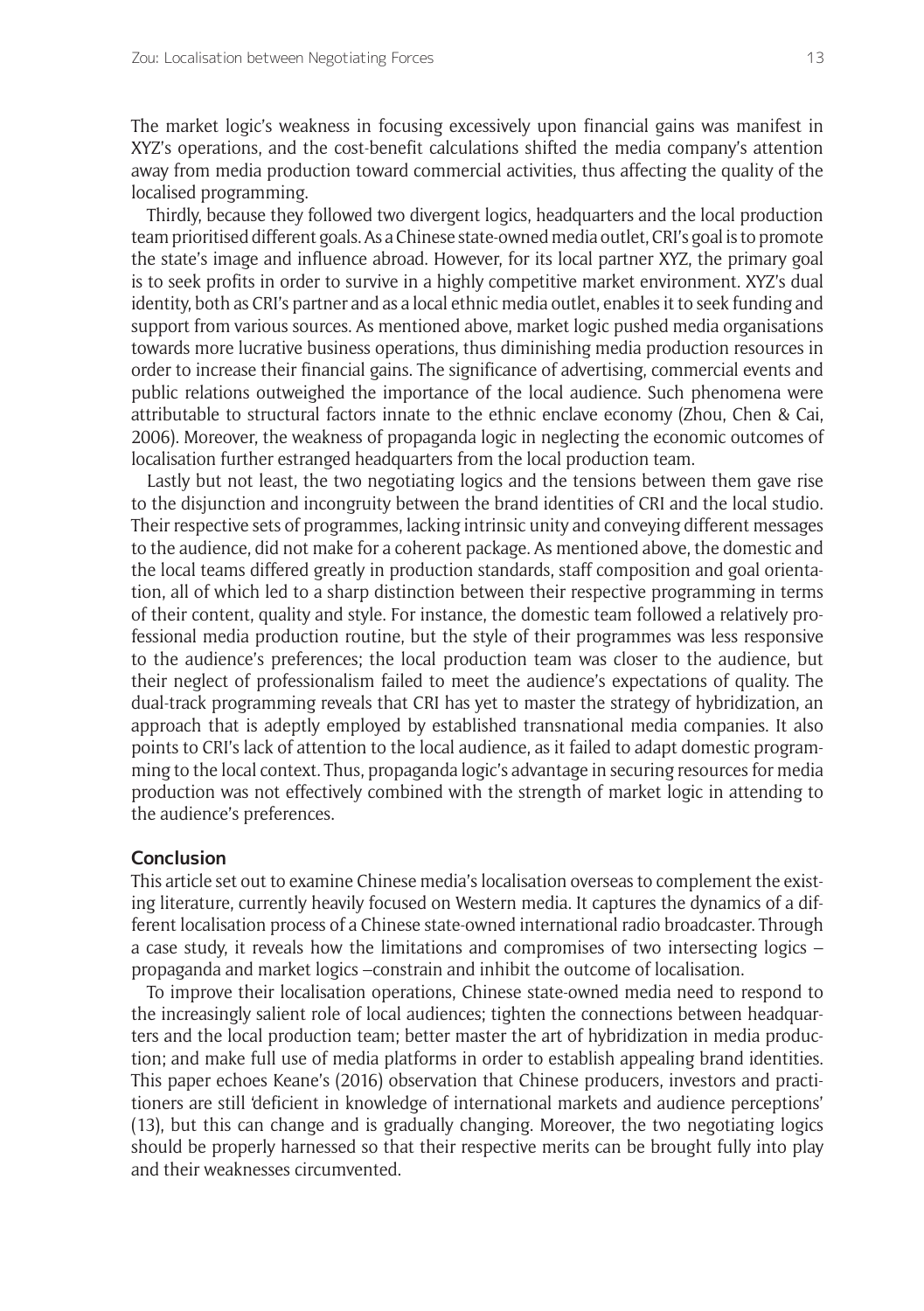CRI, like other Chinese state-owned media, has been aware of the need to embrace the global market and to distinguish international broadcasting from domestic broadcasting. However, the question remains, how to properly put this idea into practice, for instance, how to manage localised media production in a different yet effective way. To enhance the synergy between CRI and its local partners, the interaction between propaganda logic and market logics should be optimised. Experiences could be drawn from successful partnership models of public radio broadcasting. The public-oriented elements of propaganda logic should be retained whereas one-way indoctrination should be avoided. Meanwhile, the public-oriented approach could be utilised to rectify the local production team's overly commercialised modes of operation.

On a deeper level, this raises a relevant question: should Chinese media try to change the rest of the world, or rather be changed by the rest of the world when they are 'going abroad'? The answer is probably both. On the one hand, with China being an emerging power in the global media landscape, Chinese media have more potential to extend their influence abroad and play stronger roles. On the other, to enter the global market and become competitive players, Chinese media have to first play by the established rules and adapt their ways of programming to the global market demands or trends. To maintain a proper balance between the two is central to Chinese media's international development.

#### **Acknowledgement**

I would like to extend my gratitude toward all organisations and individuals that made the project possible. Many thanks go to Dr Jia Lu for his advice on the project and his comments on an earlier draft of this paper. I also want to thank the editor and the anonymous reviewers for their feedback.

#### **Competing Interests**

The author has no competing interests to declare.

#### **References**

- **Brady, A.** (2003). *Making the Foreign Serve China: Managing Foreigners in the People's Republic*. Lanham, MD: Rowman and Littlefield.
- **Browne, D. R.** (2005). *Ethnic Minorities, Electronic Media and the Public Sphere: A Comparative Study*. Cresskill, NJ: Hampton Press.
- **Canclini, N. G.** (1995). *Hybrid Cultures: Strategies for Entering and Leaving Modernity*. Minneapolis, MN: University of Minnesota Press.
- **Chalaby, J. K.** (2002). Transnational television in Europe: The role of pan-European channels. *European Journal of Communication*, 17(2): 183–203. DOI: [https://doi.](https://doi.org/10.1177/0267323102017002692) [org/10.1177/0267323102017002692](https://doi.org/10.1177/0267323102017002692)
- **Chan, J. M.** (2003). Administrative boundaries and media marketization: A comparative analysis of the newspaper, TV and internet markets in China. In: Lee, C. C. (ed.), *Chinese Media, Global Contexts*, 59–176. London: Routledge.
- **Cheng, M.,** & **Wang, W.** (2011). *Theories and Effects of China's International Communication (*对外传播及其效果研究*)*. Beijing: Peking University Press. (in Chinese).
- **Fung, A.** (2006). 'Think globally, act locally': China's rendezvous with MTV. *Global Media Communication*, 2(1): 71–88. DOI: <https://doi.org/10.1177/1742766506061818>
- *Global Times***.** (5 November 2015). Paranoid West calls for vigilance to ideological infiltration. Accessed 3 May 2018. [http://www.globaltimes.cn/content/950921.shtml.](http://www.globaltimes.cn/content/950921.shtml)
- **Harvey, D.** (1989). *The Condition of Postmodernity*. Oxford: Basil Blackwell.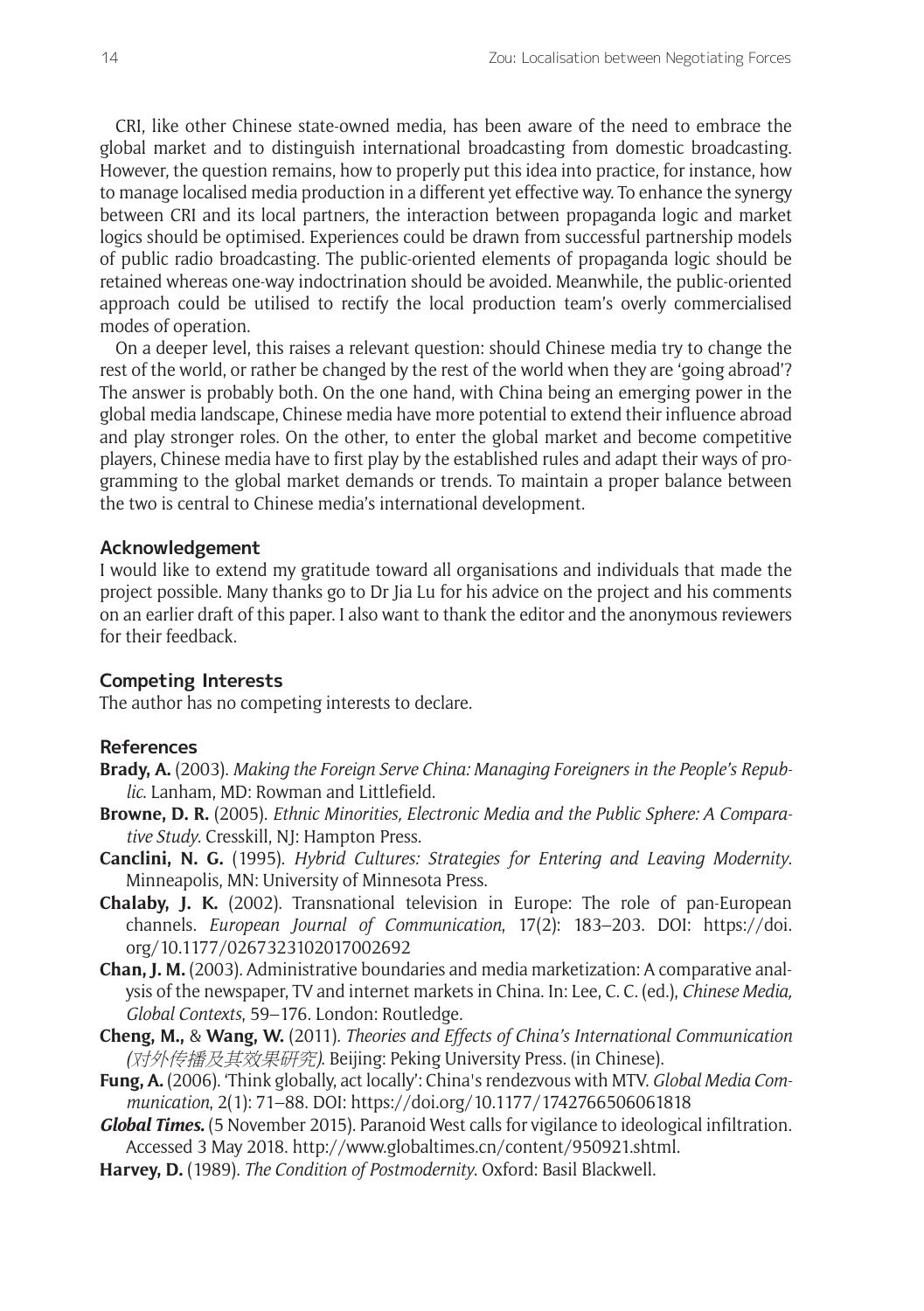- **He, G.** (2009). *Policy Study on Reporting China for Global Audience (*中国对外报道思想研究*)*. Beijing: Peking University Press (in Chinese).
- **Hu, Z.,** & **Guan, J.** (2011). *International Communication Strategy of Global Media (*世界主要 媒体的国际传播战略*)*. Beijing: CUC Press. (in Chinese).
- **Hu, Z.,** & **Ji, D.** (2012). Ambiguities in communicating with the world: The 'Going-out' policy of China's media and its multilayered contexts. *Chinese Journal of Communication*, 5(1): 32–7. DOI:<https://doi.org/10.1080/17544750.2011.647741>
- **Keane, M.** (2016). Going global or going nowhere? Chinese media in a time of flux. *Media International Australia*, 159(1): 13–21. DOI:<https://doi.org/10.1177/1329878X16638937>
- **Kraidy, M.** (2005). *Hybridity, or the Cultural Logic of Globalization*. Philadelphia, PA: Temple University Press.
- **Levitt, T.** (1986). Globalization of markets. In: *The Marketing Imagination*, 20–49. New York: The Free Press.
- **Li, R.,** & **Cheong, K.** (2017). Huawei and ZTE in Malaysia: The localisation of Chinese transnational enterprises. *Journal of Contemporary Asia*, 47(5): 752–73. DOI: [https://doi.org/10.](https://doi.org/10.1080/00472336.2017.1346697) [1080/00472336.2017.1346697](https://doi.org/10.1080/00472336.2017.1346697)
- **Li, Y.** (2012). *International Television Programming and Cultural Communication (*对外电视与 文化传播研究*)*. Hefei: Anhui University Press. (in Chinese).
- **Lian, X.** (21 December 2016). The tradition, dilemma and potential of the principle of 'nei wai you bie'. *[People.cn](http://www.people.cn/)*. Accessed 3 May 2018 [http://media.people.com.cn/n1/2016/1221/](http://media.people.com.cn/n1/2016/1221/c408986-28966526.html) [c408986-28966526.html](http://media.people.com.cn/n1/2016/1221/c408986-28966526.html)
- **Liu, Y.** (2013). From 'going out' to 'going in': Problems and strategies for Chinese media's localization in international communication. *International Communication*, 8: 15–17. (in Chinese).
- **Lu, J.,** & **Shi, A.** (2013). Internationalization, globalization, transnationalization: The threestage development of international communication theory *(国际化, 全球化, 跨国* 化:国际传播理论演进的三个阶段*)*. *Journalism Review (*新闻记者*)*, 9: 36–42 (in Chinese).
- **Lustyik, K.** (2010). Transnational children's television: The case of Nickelodeon in the South Pacific. *International Communication Gazette*, 72(2): 171–90. DOI: [https://doi.](https://doi.org/10.1177/1748048509353868) [org/10.1177/1748048509353868](https://doi.org/10.1177/1748048509353868)
- **Ma, W.** (2011). *Discourse Analysis of English Newspapers in Contemporary China (*中国当代英 文报话语分析*)*. Beijing: Central Compilation and Translation Press (in Chinese).
- **Matsaganis, M. D., Katz, V. S.,** & **Ball-Rokeach, S. J.** (2010). *Understanding Ethnic Media: Producers, Consumers and Societies*. Thousand Oaks, CA: Sage Publications.
- **Mitra, S.** (2012). 'The show of the millennium': Screening the big-money quiz show and the Bollywood superstar. *South Asian History and Culture*, 3(4): 566–82. DOI: [https://doi.org](https://doi.org/10.1080/19472498.2012.720071) [/10.1080/19472498.2012.720071](https://doi.org/10.1080/19472498.2012.720071)
- **Moran, K. C.** (2006). The global expansion of children's television: A case study of the adaptation of *Sesame Street* in Spain. *Learning, Media and Technology*, 31(3): 287–300. DOI: <https://doi.org/10.1080/17439880600893333>
- **Pathania-Jain, G.** (2006). Localization strategies of international media companies: Entering India in the 1990s. In: Boyd-Barrett, O. (ed.), *Communications, Media, Globalization, and Empire,* 129–46. Eastleigh, UK: John Libbey Publishing.
- **Qing, K.,** & **Shiffman, J.** (2 November 2015). Special report Exposed: Beijing's covert global radio network. *Reuters*. Accessed 3 May 2018. [https://www.reuters.com/](https://www.reuters.com/article/china-radio/special-report-exposed-beijings-covert-global-radio-network-idUSL1N12U0ZZ20151102) [article/china-radio/special-report-exposed-beijings-covert-global-radio-network](https://www.reuters.com/article/china-radio/special-report-exposed-beijings-covert-global-radio-network-idUSL1N12U0ZZ20151102)[idUSL1N12U0ZZ20151102.](https://www.reuters.com/article/china-radio/special-report-exposed-beijings-covert-global-radio-network-idUSL1N12U0ZZ20151102)